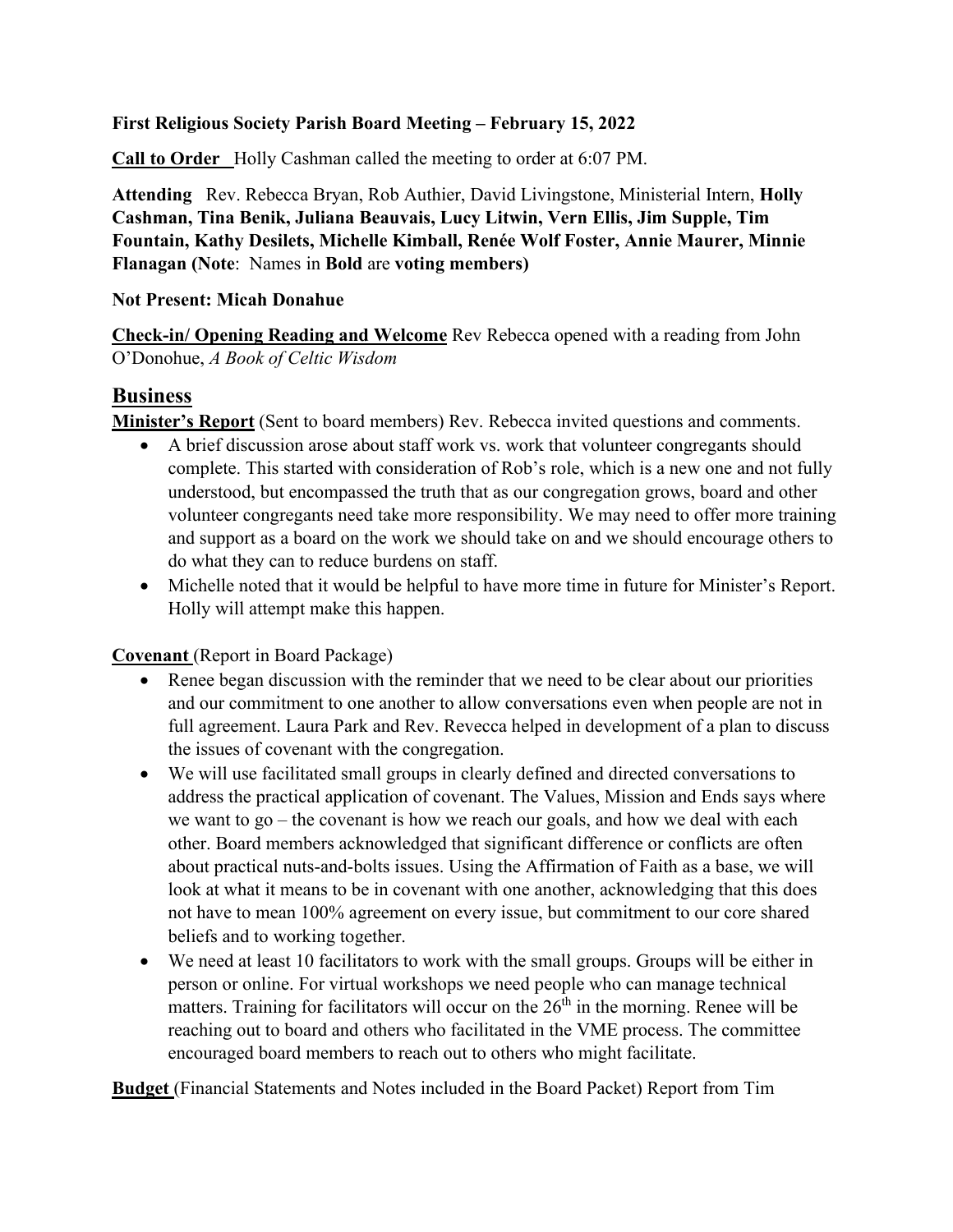- Re Afghan resettlement project We have raised \$37,000 and spent \$10,000. There is significant in-kind community support including, for example, in kind labor, donations of specific items including appliances, furniture, and clothing. The financial reports track income and spending for this project separately from other funds.
- Contributions are ahead of budget, and we have completed close out on the 2021 budget year. The board acknowledged Tom Himmel for the significant work he put in.
- Financial sources for the **2022 budget** as presented requiring \$543,000 from our Annual Campaign. This is an increase of 8%.

Largest portion of the budget is for salaries, which we budgeted based on the fair compensation plan that we have agreed on in the past.

Capital reserve fund of \$7,000 proposed in the budget with the intent to have a cushion for future capital expenses. This is conservative, based on our research. An Operating Cash Reserve Fund of \$10,000 is included in the budget. This is the Finance Committee recommendation for the next 6 years. In the past, we have declared an operating loss at the end of each year but did not resolve it.

- We have had savings from the retirement of the mortgage on the church hall. We have a loss in income from Verizon's use of our steeple. The trustees of the endowment are trying to reduce spending from endowments by a quarter % as part of a long-term project to protect capital. Due to performance of investments this did not result in an actual reduction of funds this year. UUA will ask for a larger contribution, as was the case last year, but we currently are budgeting level funding.
- Depending on campaign results, we will tweak the budget if needed.

Summary of Discussion:

- This year prepaid pledges amounted to  $\sim $65,000 70,000$ .
- Our current process does not have a way to look at what we want for example, we did not include the position of associate minister in this budget, although it has long been in consideration.
- Every year we find things we need to do that we have not budgeted. We have been able to use underspending in specific line items and new funds (e.g., PPG).
- In trying to recruit stewards, we are beginning to see people who have been willing in the past who are not willing this year. This suggests that now is not the best time for extra expenditures.
- Can we take funds from the endowment? The Trustees need to consent to any unplanned spending. The group is responsible to protecting the endowment and assuring its use as designated by the donors. The trustees can adjust contributions to operating but are working to keep the endowment up with inflation. Specific restrictions already in place govern the use of about 40% of the endowment. It is better to communicate how the endowment works and to create ways for people to contribute to the endowment for specific purposes. It is dangerous to spend down the endowment.
- Are there things that are strong talking points to increase the budget? Maybe put in second minister to start later in the year. At mid-point in UUA salary recommendations an Assistant Minister is \$82,300 full-time, plus benefits – \$50,000 for half time.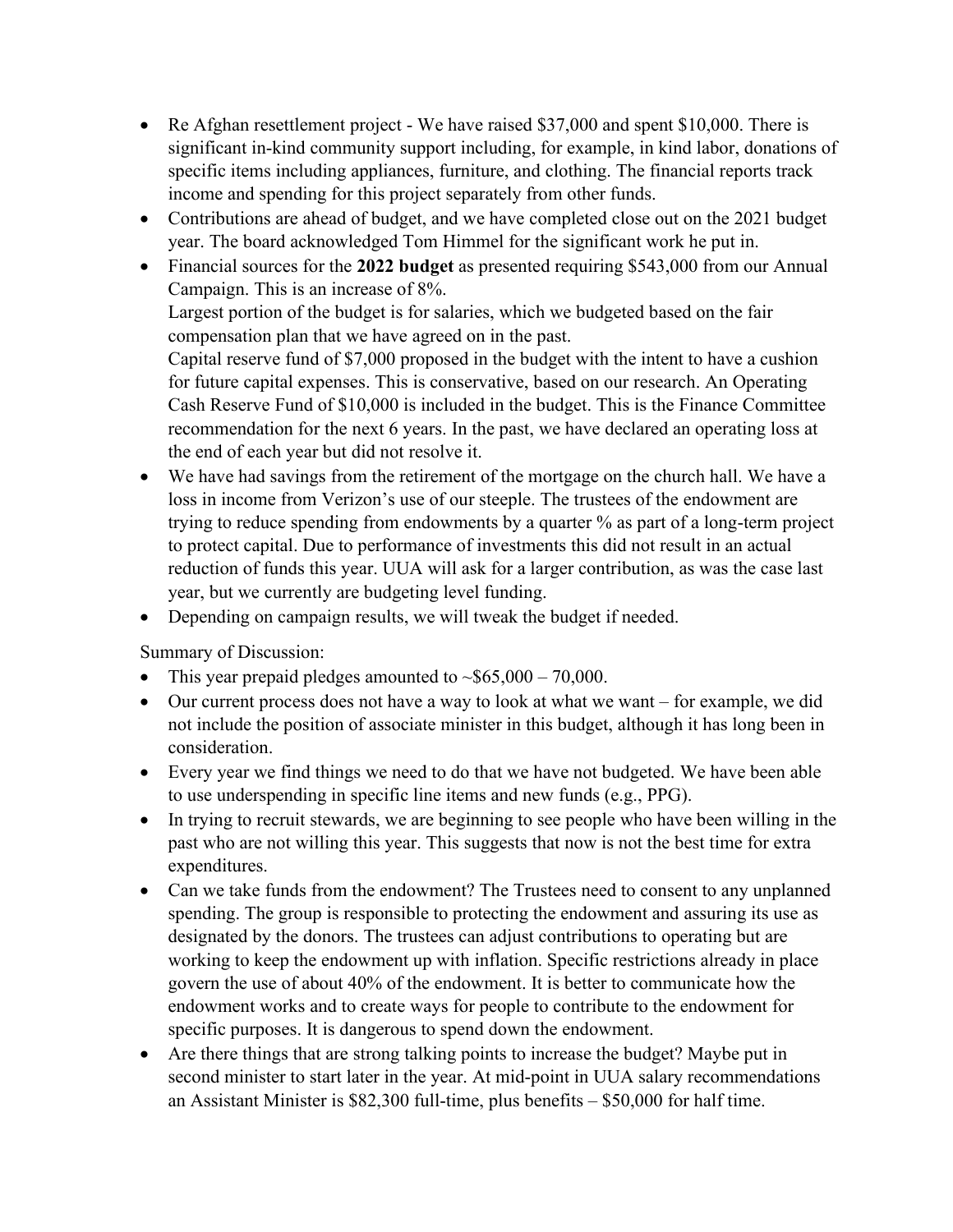- We are in an inflationary atmosphere. We need to support our staff who are the heart of what holds us together.
- There were differing opinions on whether we should forgo the recommended capital and operating reserves, but after discussion the budget motion was based on a plan to reduce but maintain these items in the budget.
- Asking for a large percent increase can be difficult, especially as we are still in a time of uncertainty. There could be resistance.
- To get support for the budget, we need to show dynamism/excitement.
- We had significant accomplishments both internally and in the community despite the challenges of the past year. Examples include – Anti-Racism Work, Afghan project, creative services, small group activities of various kinds, support for Indigenous Peoples' Day, and work on gender justice and understanding. Our church is highly visible as a force in the community for justice and a willing partner in projects that match our mission.

ACTION: Minnie made the following motion, which Vern seconded.

"I move that we approve the proposed budget presented with reductions in the capital reserve to \$2,000 and operating cash reserve to \$1,000 in order to set the goal for the annual campaign at \$529,880."

The motion passed with one vote (Tim) in opposition and one abstention (Michelle)

## **Annual Campaign** – Tina Benik reports:

We have a theme – Act with Courage/Transform Our world. This is aspirational and gets at how we want to move forward. The team will complete the campaign brochure in early March. Thanks to all who have volunteered as stewards. Tina acknowledged that most people do not really love asking for money, but we need to recruit more folks for this.

## **Stewardship** – Vern reports:

 $\overline{\text{May 20}}$ <sup>th</sup> - The committee is planning an auction for May 20<sup>th</sup>, and we need a leader. Vern will mention this at the program council. Also, the group is working on the campaign brochure and Cynthia and Rod are conducting a skills/talents survey of the congregation. In line with the Fiscal/Endowment/Stewardship group (F/E/S), Lark and Annie Madden have agreed to draft a gift acceptance policy. If anyone has ideas about this policy, they can reach out to Lark or Annie. Vern is looking at adding pages to the website on fiscal issues – and projects currently in progress. Auction is a community-building event as well as a fundraiser. Vern is also looking at how we can modify our fundraising approaches.

Futures fund is in existence. We need to figure out how to use it in the future – currently 50- 60,000. We need to think about the parish hall. VME has been talking about this. Forrest and Michelle are working on this issue, and it will come up in a future agenda.

# **Consent Agenda**

Parish Board January minutes January 18, 2022 (Revised) Congregational conversation on covenant draft 5.0 Jan2022 FRS Finance Committee report to Parish Board